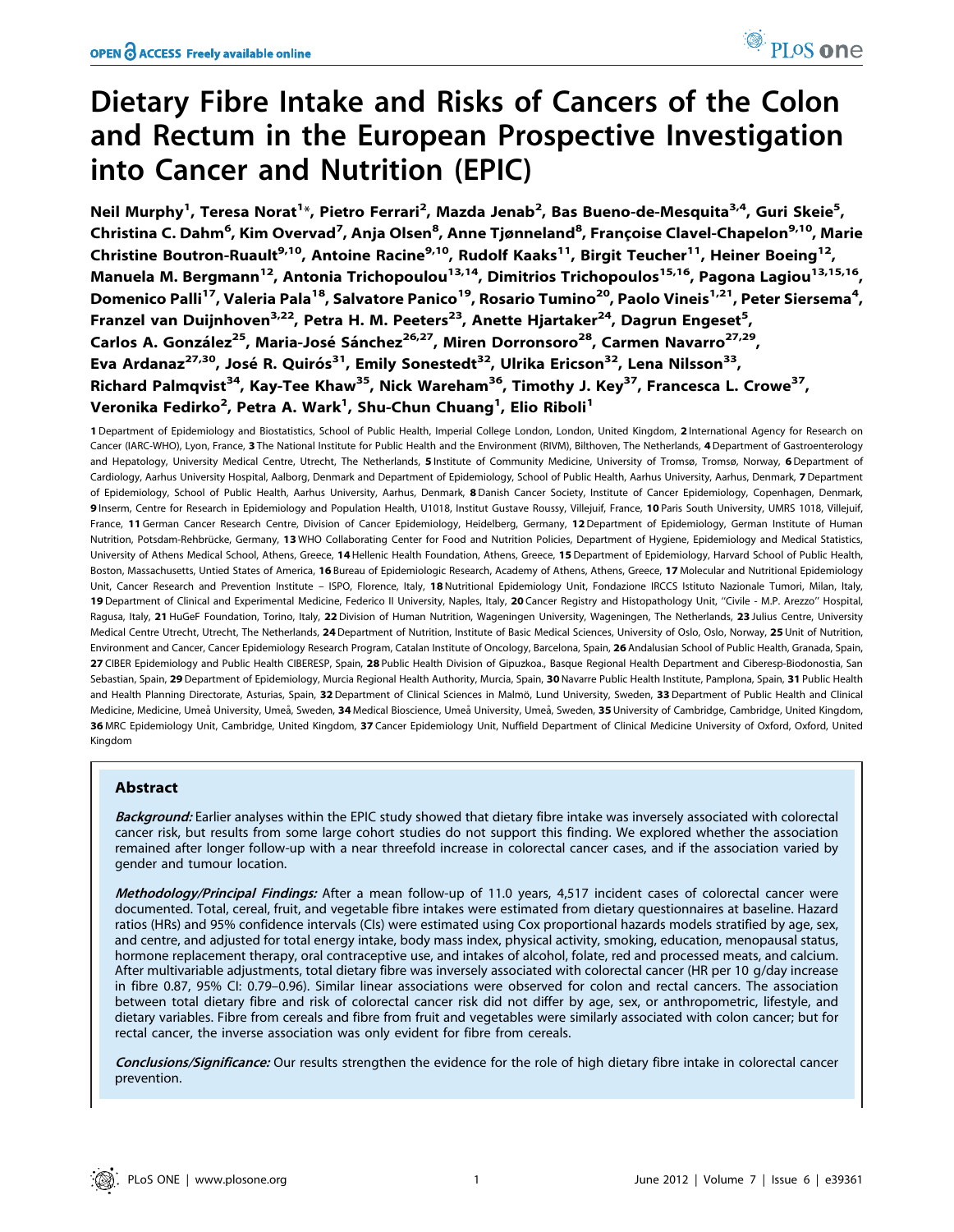Citation: Murphy N, Norat T, Ferrari P, Jenab M, Bueno-de-Mesquita B, et al. (2012) Dietary Fibre Intake and Risks of Cancers of the Colon and Rectum in the European Prospective Investigation into Cancer and Nutrition (EPIC). PLoS ONE 7(6): e39361. doi:10.1371/journal.pone.0039361

Editor: Jung Eun Lee, Sookmyung Women's University, Republic of Korea

Received January 23, 2012; Accepted May 18, 2012; Published June 22, 2012

**Copyright:** © 2012 Murphy et al. This is an open-access article distributed under the terms of the Creative Commons Attribution License, which permits unrestricted use, distribution, and reproduction in any medium, provided the original author and source are credited.

Funding: The coordination of EPIC is financially supported by the European Commission (DG-SANCO); and the International Agency for Research on Cancer. The national cohorts are supported by Danish Cancer Society (Denmark); Ligue Contre le Cancer; Institut Gustave Roussy; Mutuelle Générale de l'Education Nationale; and Institut National de la Santé et de la Recherche Médicale (INSERM) (France); Deutsche Krebshilfe, Deutsches Krebsforschungszentrum; and Federal Ministry of Education and Research (Germany); Hellenic Health Foundation; Stavros Niarchos Foundation; and the Hellenic Ministry of Health and Social Solidarity (Greece); Italian Association for Research on Cancer (AIRC); National Research Council; and Associazione Iblea per la Ricerca Epidemiologica (AIRE-ONLUS) Ragusa, Associazione Volontari Italiani Sangu (AVIS) Ragusa, Sicilian Government (Italy); Dutch Ministry of Public Health, Welfare and Sports (VWS); Netherlands Cancer Registry (NKR); LK Research Funds; Dutch Prevention Funds; Dutch ZON (Zorg Onderzoek Nederland); World Cancer Research Fund (WCRF); and Statistics Netherlands (the Netherlands); European Research Council (ERC) (grant number ERC-2009-AdG 232997) and Nordforsk; and Nordic Center of Excellence Programme on Food, Nutrition and Health (Norway); Health Research Fund (FIS); Regional Governments of Andalucía, Asturias, Basque Country, Murcia (No. 6236) and Navarra; and the Centro de Investigación Biomédica en Red en Epidemiología y Salud Pública and Instituto de Salud Carlos II (ISCIII RETIC) (RD06/0020) (Spain); Swedish Cancer Society; Swedish Scientific Council; and Regional Government of Skåne and Västerbotten (Sweden); Cancer Research UK; Medical Research Council; Stroke Association; British Heart Foundation; Department of Health; Food Standards Agency; and Wellcome Trust (UK). The funders had no role in study design, data collection and analysis, decision to publish, or preparation of the manuscript.

Competing Interests: The authors have declared that no competing interests exist.

\* E-mail: t.norat@imperial.ac.uk

# Introduction

A possible protective association between dietary fibre intake and colorectal cancer was first proposed by Burkitt in 1971. [1] Putative anti-carcinogenic mechanisms of dietary fibre within the bowel include: the formation of short-chain fatty acids from fermentation by colonic bacteria; the reduction of secondary bile acid production; the reduction in intestinal transit time and increase of faecal bulk; and a reduction in insulin resistance.[2–4] Inverse associations between dietary fibre intake and colorectal cancer risk have also been reported in ecological and case-control studies. [5,6] However, the evidence from prospective studies has been inconsistent,[7–15] with the two largest analyses published to date yielding non-significant associations. [13,14] In both the Pooling Project [13] and NIH (National Institutes of Health)- AARP analyses [14], statistically significant inverse associations in age-adjusted models disappeared after multivariable adjustment. In contrast, inverse associations for colorectal adenoma [8] and colorectal cancer[9–12] have been reported in other prospective studies. In the EPIC study after an average 6.2 years of follow-up, and 1,721 colorectal cancer cases, a 21% reduced risk amongst participants in the highest intake quintile was observed when compared against the lowest intake group. [16].

Differing adjustments for colorectal cancer risk factors which may confound the dietary fibre relationship (such as dietary folate) has been proposed as a possible explanation for the variable results observed between studies. [13,17] This is because high dietary fibre intake is usually correlated with other lifestyle and dietary factors which are also associated with colorectal cancer. The risk of possible residual confounding was acknowledged in the 2007 World Cancer Research Fund and American Institute for Cancer Research (WCRF/AICR) expert report, in which the fibrecolorectal cancer association was classified as ''probable'' rather than ''convincing". However, in a more recent systematic review, in which higher concordance between study results was observed, the WCRF/AICR panel upgraded the fibre-colorectal association to ''convincing''. [18] The review concluded that further detailed analyses by colorectal sub-site, and fibre source are warranted. [19] Within that review, EPIC was one of the largest and most influential studies reporting an inverse association. The aims of the present study were to examine whether the previously observed inverse association persisted after longer follow-up (mean 11 years) and an increased number of colorectal cancer cases (from  $n = 1,721$  to  $n = 4,517$ ; to provide a more precise estimation of the association by cancer sub-site and fibre food source; and to scrutinise the fibre-colorectal cancer relationship further by examining possible interactions by age, sex, and other lifestyle, anthropometric, and dietary variables.

# Materials and Methods

#### **Outline**

EPIC is an ongoing multicentre prospective cohort study designed to investigate the associations between diet, lifestyle, genetic and environmental factors and various types of cancer. A detailed description of the methods has previously been published. [20,21] In summary, 521,448 participants ( $\sim$ 70% women) mostly aged 35 years or above were recruited between 1992 and 2000. Participants were recruited from 23 study centres in ten European countries: Denmark, France, Germany, Greece, Italy, the Netherlands, Norway, Spain, Sweden, and United Kingdom (UK). Participants were recruited from the general population of their respective countries, with the following exceptions: the French cohort were teacher health insurance programme members; the Italian and Spanish cohort included members of blood donor associations and the general population; the Utrecht (the Netherlands) and Florence (Italy) cohorts contained participants from mammographic screening programs; the Oxford (UK) cohort included a large proportion of vegetarians, vegans, and low meat eaters; finally, only women participated in the cohorts of France, Norway, Utrecht and Naples (Italy). Written informed consent was provided by all study participants. Ethical approval for the EPIC study was provided from the review boards of the International Agency for Research on Cancer (IARC) and local participating centres. Exclusions prior to the onset of the analyses included: participants with prevalent cancer at enrolment  $(n = 28,283)$ ; participants with missing dietary or non-dietary data  $(n = 6,253)$ ; and finally participants in the highest and lowest 1% of the distribution for the ratio between energy intake to estimated energy requirement  $(n = 9,600)$ . Our study therefore included 477,312 participants (335,062 women and 142,250 men).

## Diet and Lifestyle Questionnaires

Dietary information over the previous 12 months was obtained at study baseline using country/centre specific dietary questionnaires. The relative validity and reproducibility of the questionnaires has previously been published. [22] In Malmö, a dietary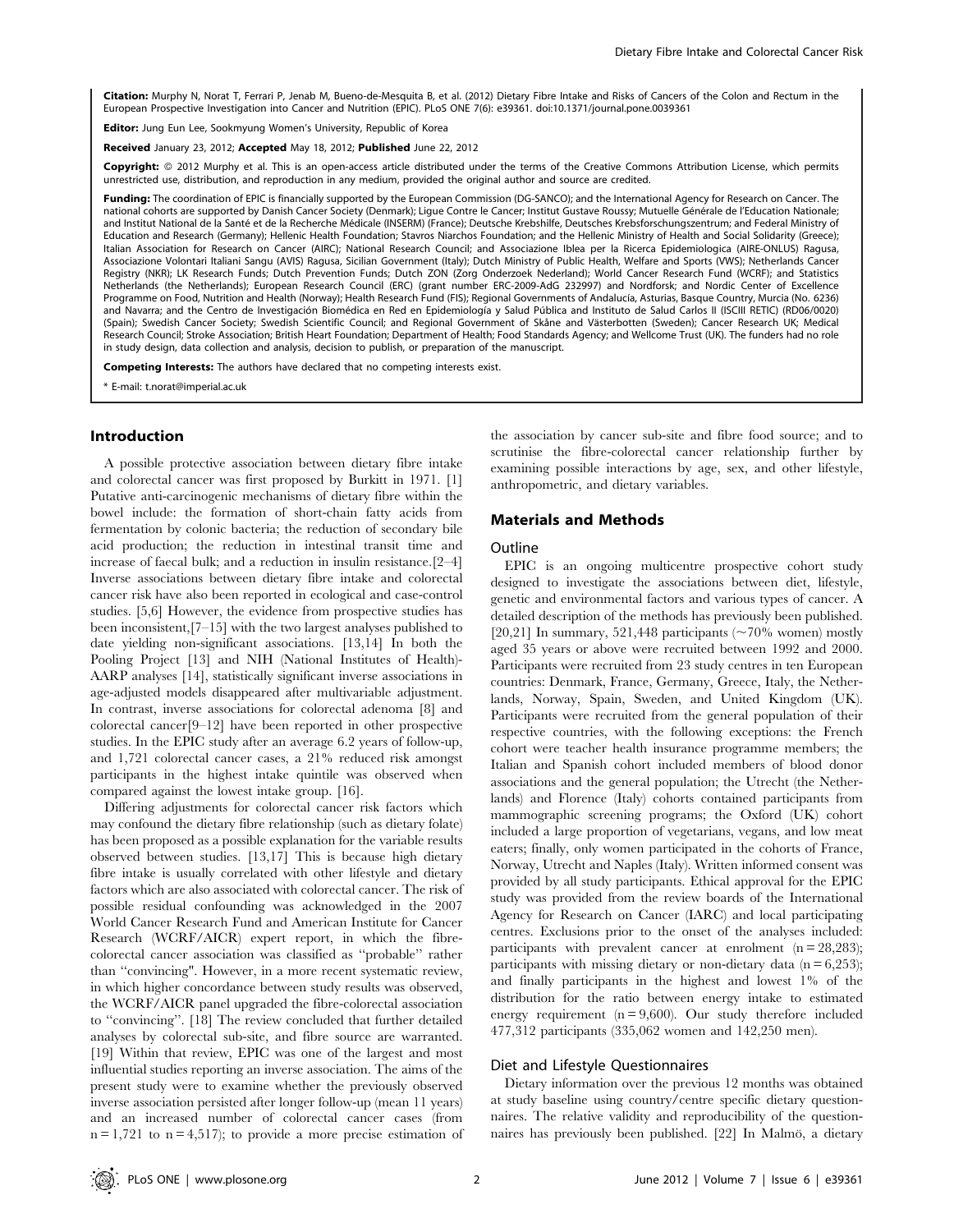Table 1. Descriptive information of the European Prospective Investigation into Cancer and Nutrition participant countries.

| Country               | <b>Number of participants</b> |         | <b>Total person-years</b> |           | <b>Number of colorectal</b><br>cancer cases |       | Total dietary fibre intake<br>$(g/day)$ * |            |
|-----------------------|-------------------------------|---------|---------------------------|-----------|---------------------------------------------|-------|-------------------------------------------|------------|
|                       | Men                           | Women   | Men                       | Women     | Men                                         | Women | Men                                       | Women      |
| France                |                               | 67,385  | $\overline{\phantom{0}}$  | 699,360   |                                             | 423   |                                           | 20.0(8.7)  |
| Italy                 | 14,029                        | 30,512  | 158,917                   | 341,489   | 173                                         | 245   | 25.5(10.7)                                | 19.6(8.9)  |
| Spain                 | 15,148                        | 24,854  | 182,965                   | 299,617   | 185                                         | 144   | 26.1(12.7)                                | 20.7(11.1) |
| <b>United Kingdom</b> | 22,852                        | 52,543  | 252,096                   | 586,301   | 324                                         | 404   | 23.3(10.3)                                | 19.4(9.3)  |
| The Netherlands       | 9,639                         | 26,866  | 115,570                   | 315,683   | 82                                          | 305   | 25.1(11.5)                                | 21.3(8.7)  |
| Greece                | 10,807                        | 15,225  | 99,108                    | 148,604   | 61                                          | 44    | 23.9 (14.8)                               | 17.6(10.4) |
| Germany               | 21,172                        | 27,411  | 208,509                   | 272,105   | 265                                         | 172   | 23.0 (10.2)                               | 20.4(8.8)  |
| Sweden                | 22,309                        | 26,375  | 289,623                   | 349,308   | 339                                         | 313   | 19.3(8.5)                                 | 16.7(6.9)  |
| Denmark               | 26,294                        | 28,722  | 284,721                   | 316,745   | 475                                         | 353   | 26.0 (11.0)                               | 23.1(9.8)  |
| Norway                | -                             | 35,169  | $\overline{\phantom{0}}$  | 342,279   | -                                           | 210   |                                           | 19.1(8.3)  |
| All EPIC              | 142,250                       | 335,062 | 1,591,508                 | 3,671,490 | 1,904                                       | 2,613 | 23.7 (11.4)                               | 19.8 (9.1) |

\*Data are mean and (SD) of dietary fibre intake information collected from 24-hour dietary recalls (n = 34,436 participants). doi:10.1371/journal.pone.0039361.t001

questionnaire was combined with a 7-day food registration and interview. In Greece, two Italian centres, and Spain, interviewers administered the dietary questionnaires. In all other centres/ countries, the questionnaires were self-administered. In Spain, France, and Ragusa (Italy) questions were structured by meals, while in other countries the structure was by food groups. Also at baseline, standardised computer-based single 24-hour dietary recalls (24-hdr) were collected from 36,900 study participants. This additional dietary assessment was used to calibrate for differences in questionnaires across countries. [23] The estimation of fibre intakes from foods within this population has previously been described. [24] Briefly, the AOAC (Association of Official Agricultural Chemists) gravimetric method [25] was used for all countries, except in the UK and Greece, where the Englyst method [26] was used. To take into account the different analytical methods used, the fibre variable used in this analysis was obtained from the EPIC Nutrient Data Base (ENDB); in which the nutritional composition of foods across the different countries has been standardised. [27].

Lifestyle questionnaires were used to obtain information on education (used as a proxy for socioeconomic status), smoking status and intensity, alcohol consumption, physical activity levels, oral contraceptive use, menopausal status, and menopausal hormone use. Height and weight were measured at the baseline examination in all centres apart from part of Oxford and all of the France and Norway sub-cohorts, where measurements were self reported via the lifestyle questionnaire. [21].

#### Ascertainment of Colorectal Cancer Incidence

Population cancer registries were used in Denmark, Italy, the Netherlands, Norway, Spain, Sweden and the United Kingdom to identify incident cancers. In France, Germany and Greece cancer cases were identified through active follow-up, directly through study participants or next of kin, and confirmed by a combination of methods including health insurance records, and cancer and pathology registries. Loss to follow-up across all countries was low  $(<2%)$ . Complete follow-up censoring dates varied amongst centres, ranging between 2005 and 2010.

Cancer incidence data were coded in accordance with the  $10<sup>th</sup>$ Revision of the International Classification of Diseases (ICD-10)

and the second revision of the International Classification of Disease for Oncology (ICDO-2). Proximal colon cancer included those within the caecum, appendix, ascending colon, hepatic flexure, transverse colon, and splenic flexure (C18.0–18.5). Distal colon cancer included those within the descending (C18.6) and sigmoid (C18.7) colon. Overlapping (C18.0) and unspecified (C18.9) lesions of the colon were grouped among colon cancers only. Cancer of the rectum included cancer occurring at the rectosigmoid junction (C19) and rectum (C20).

## Statistical Analysis

Hazard ratios (HRs) and 95% confidence intervals (CIs) were estimated using Cox proportional hazards models. Age was the primary time variable in all models. Time at entry was age at recruitment. Exit time was age at whichever of the following came first: colorectal cancer diagnosis, death, or the date at which follow-up was considered complete in each centre. To control for differing follow-up procedures, questionnaire design, and other differences across centres, models were stratified by study centre. Models were also stratified by sex and age at recruitment in 1-year categories. Possible non-proportionality was assessed using an analysis of Schoenfeld residuals; [28] with no evidence of nonproportionality being detected. Dietary fibre intakes were modelled using quintiles defined across EPIC participants, and as continuous variables (HRs per 10 g/day intakes of total fibre, cereal fibre, and fruit and vegetable fibre). Trend tests across intake categories were calculated by assigning the median value of each intake quintile and modelling as continuous terms into Cox regression models.

Analyses for colorectal, colon, proximal colon, distal colon, and rectal cancers were conducted for both sexes combined and in men and women separately. All models were adjusted for total energy intake (kcal/day; continuous); body mass index (BMI; kg/ m<sup>2</sup>; continuous); physical activity (inactive, moderately inactive, moderately active, active, or missing); smoking status and intensity (never; current, 1–15 cigarettes per day; current, 16–25 cigarettes per day; current,  $16+$  cigarettes per day; former, quit  $\leq 10$  years; former, quit 11–20 years; former, quit 20+ years; current, pipe/ cigar/occasional; current/former, missing; or unknown); education level (none/primary school completed, technical/professional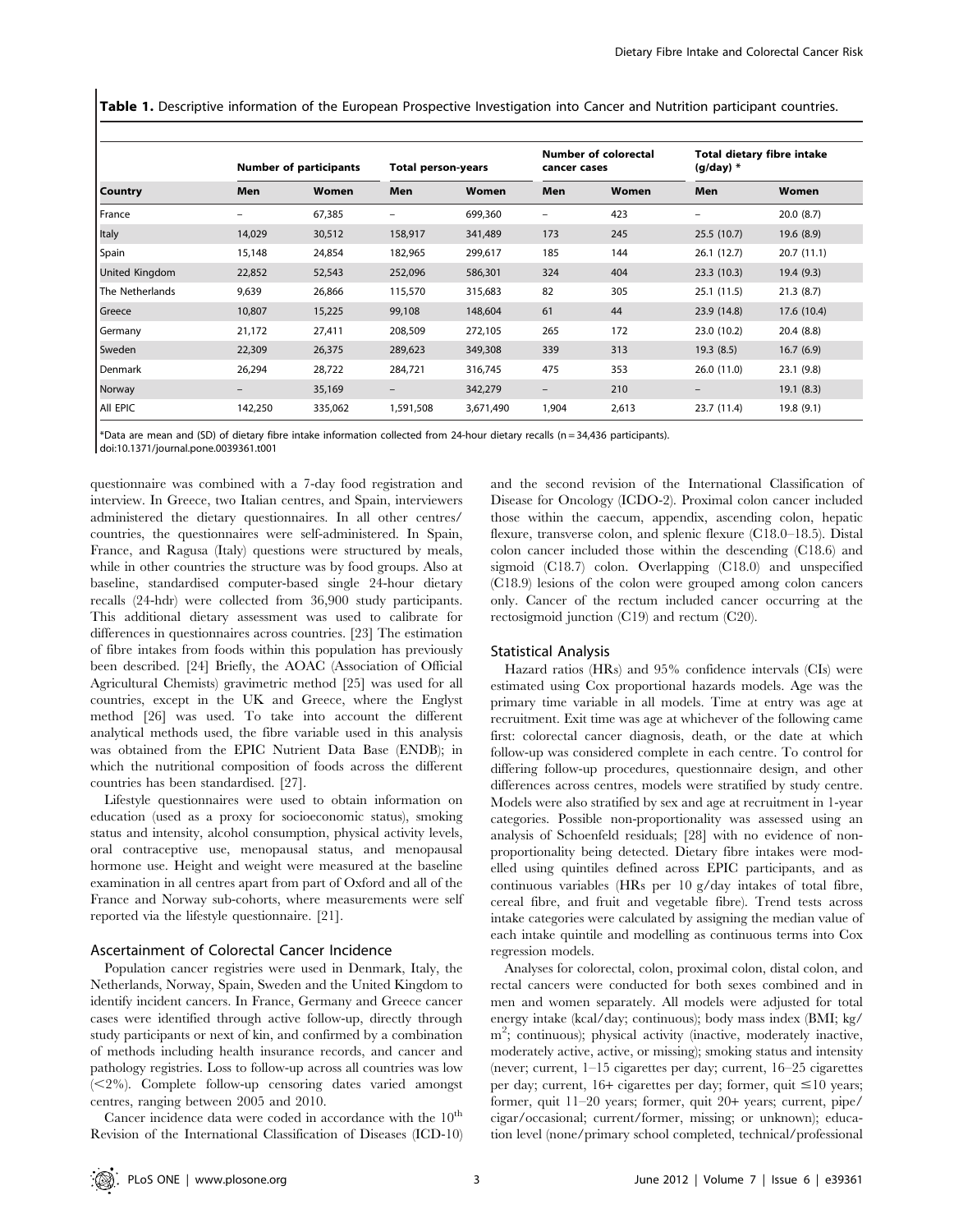Table 2. Characteristics of study participants by categories of dietary fibre intake.

| Quintile of dietary fibre intake            | Q1       |      | Q2            |      | Q3            |      | Q4            |      | Q5          |      |
|---------------------------------------------|----------|------|---------------|------|---------------|------|---------------|------|-------------|------|
| Fibre range (energy adjusted; g/day)        | < 17.9   |      | $17.9 - 21.0$ |      | $21.0 - 23.6$ |      | $23.6 - 27.5$ |      | $\geq$ 27.5 |      |
| Fibre range (actual; g/day)                 | $<$ 16.4 |      | $16.4 - 20.1$ |      | $20.1 - 23.6$ |      | $23.6 - 28.5$ |      | $\geq$ 28.5 |      |
| Men                                         |          |      |               |      |               |      |               |      |             |      |
| N                                           | 21,675   |      | 22,590        |      | 25,834        |      | 31.664        |      | 40,487      |      |
| <b>Colorectal cancer cases</b>              | 328      |      | 296           |      | 392           |      | 400           |      | 488         |      |
| Age at recruitment (years) §                | 51.8     | 10.1 | 51.8          | 10.0 | 52.1          | 10.0 | 52.5          | 10.1 | 52.5        | 10.3 |
| <b>Body mass index (kg/m<sup>2</sup>)</b> § | 26.4     | 3.7  | 26.6          | 3.6  | 26.6          | 3.6  | 26.7          | 3.6  | 26.3        | 3.7  |
| Education                                   |          |      |               |      |               |      |               |      |             |      |
| Longer education inclu. uni. (%)            | 21.2     |      | 23.9          |      | 25.7          |      | 26.8          |      | 31.1        |      |
| <b>Smoking status</b>                       |          |      |               |      |               |      |               |      |             |      |
| Never (%)                                   | 25.8     |      | 30.0          |      | 31.7          |      | 33.5          |      | 39.0        |      |
| Current (%)                                 | 40.9     |      | 33.8          |      | 30.7          |      | 27.5          |      | 21.4        |      |
| <b>Physical activity</b>                    |          |      |               |      |               |      |               |      |             |      |
| Active (%)                                  | 21.4     |      | 22.4          |      | 23.5          |      | 24.1          |      | 27.3        |      |
| Total energy intake (kcal/day) §            | 2,366    | 681  | 2,423         | 665  | 2,443         | 668  | 2,434         | 654  | 2,386       | 651  |
| Red and processed meat intake (g/day) $\S$  | 116.2    | 59.6 | 108.9         | 54.5 | 103.3         | 53.1 | 96.7          | 52.1 | 81.3        | 55.1 |
| Calcium intake (mg/day) §                   | 1037     | 384  | 1029          | 342  | 1034          | 330  | 1,043         | 329  | 1,084       | 340  |
| Folate intake ( $\mu$ g/day) §              | 249.1    | 66.3 | 278.8         | 64.7 | 301.2         | 68.6 | 326.8         | 75.1 | 394.4       | 125  |
| Alcohol intake (g/day) §                    | 30.8     | 32.6 | 24.2          | 24.7 | 20.9          | 21.6 | 18            | 19.2 | 13.9        | 15.7 |
| Women                                       |          |      |               |      |               |      |               |      |             |      |
| N                                           | 73,788   |      | 72,873        |      | 69,628        |      | 63,798        |      | 54,975      |      |
| <b>Colorectal cancer cases</b>              | 583      |      | 543           |      | 559           |      | 502           |      | 426         |      |
| Age at recruitment (years) §                | 50.2     | 9.7  | 50.7          | 9.6  | 51.1          | 9.5  | 51.3          | 9.6  | 50.8        | 10.8 |
| <b>Body mass index (kg/m<sup>2</sup>)</b> § | 24.7     | 4.4  | 25            | 4.5  | 25.1          | 4.5  | 25.1          | 4.4  | 24.9        | 4.4  |
| <b>Education</b>                            |          |      |               |      |               |      |               |      |             |      |
| Longer education inclu. uni. (%)            | 22.0     |      | 22.1          |      | 21.9          |      | 22.3          |      | 25.4        |      |
| <b>Smoking status</b>                       |          |      |               |      |               |      |               |      |             |      |
| Never (%)                                   | 49.8     |      | 55.7          |      | 57.1          |      | 57.7          |      | 59.3        |      |
| Current (%)                                 | 27.8     |      | 20.8          |      | 17.9          |      | 16.1          |      | 12.6        |      |
| <b>Physical activity</b>                    |          |      |               |      |               |      |               |      |             |      |
| Active (%)                                  | 11.6     |      | 12.0          |      | 13.2          |      | 15.1          |      | 19.3        |      |
| Ever use of contraceptive pill              |          |      |               |      |               |      |               |      |             |      |
| Yes %                                       | 58.9     |      | 56.8          |      | 56.5          |      | 56.7          |      | 57.2        |      |
| Ever use of menopausal hormone therapy      |          |      |               |      |               |      |               |      |             |      |
| Yes (%)                                     | 22.5     |      | 23.3          |      | 24.7          |      | 25.9          |      | 25.5        |      |
| <b>Menopausal status</b>                    |          |      |               |      |               |      |               |      |             |      |
| Postmenopausal (%)                          | 39.9     |      | 41.2          |      | 44.2          |      | 45.9          |      | 46.2        |      |
| Total energy intake (kcal/day) §            | 1920     | 561  | 1961          | 549  | 1950          | 538  | 1926          | 522  | 1890        | 520  |
| Red and processed meat intake $(q/day)$ §   | 78.4     | 41.2 | 71.4          | 37.5 | 67.1          | 37.1 | 61.5          | 37.5 | 46.5        | 38.2 |
| Calcium intake (mg/day) §                   | 979      | 342  | 956           | 296  | 960           | 295  | 978           | 301  | 1023        | 310  |
| Folate intake $(\mu q / day)$ §             | 244.3    | 66.3 | 278           | 67.9 | 301           | 75.8 | 329           | 87.8 | 406         | 138  |
| Alcohol intake (g/day) §                    | 11.6     | 15.8 | 8.4           | 11.5 | 7.0           | 9.9  | 6.2           | 8.8  | 5.3         | 7.8  |

<sup>§</sup>Mean and standard deviation.

\*Food and nutrient intakes were sourced from dietary questionnaires and are adjusted for total energy unless stated otherwise.

doi:10.1371/journal.pone.0039361.t002

school, secondary school, longer education - including university, or unknown); menopausal status (premenopausal, postmenopausal, perimenopausal/unknown menopausal status, or surgical postmenopausal); ever use of oral contraceptives (yes, no, or unknown); ever use of menopausal hormones (yes, no, or unknown); and intakes of alcohol (g/day), folate (µg/day), red and processed meats (g/day), and calcium (mg/day) (all continuous). Possible adjustment for waist circumference instead of BMI was assessed in a subset of the cohort in which measurements were available, but the risk estimates were virtually unchanged; and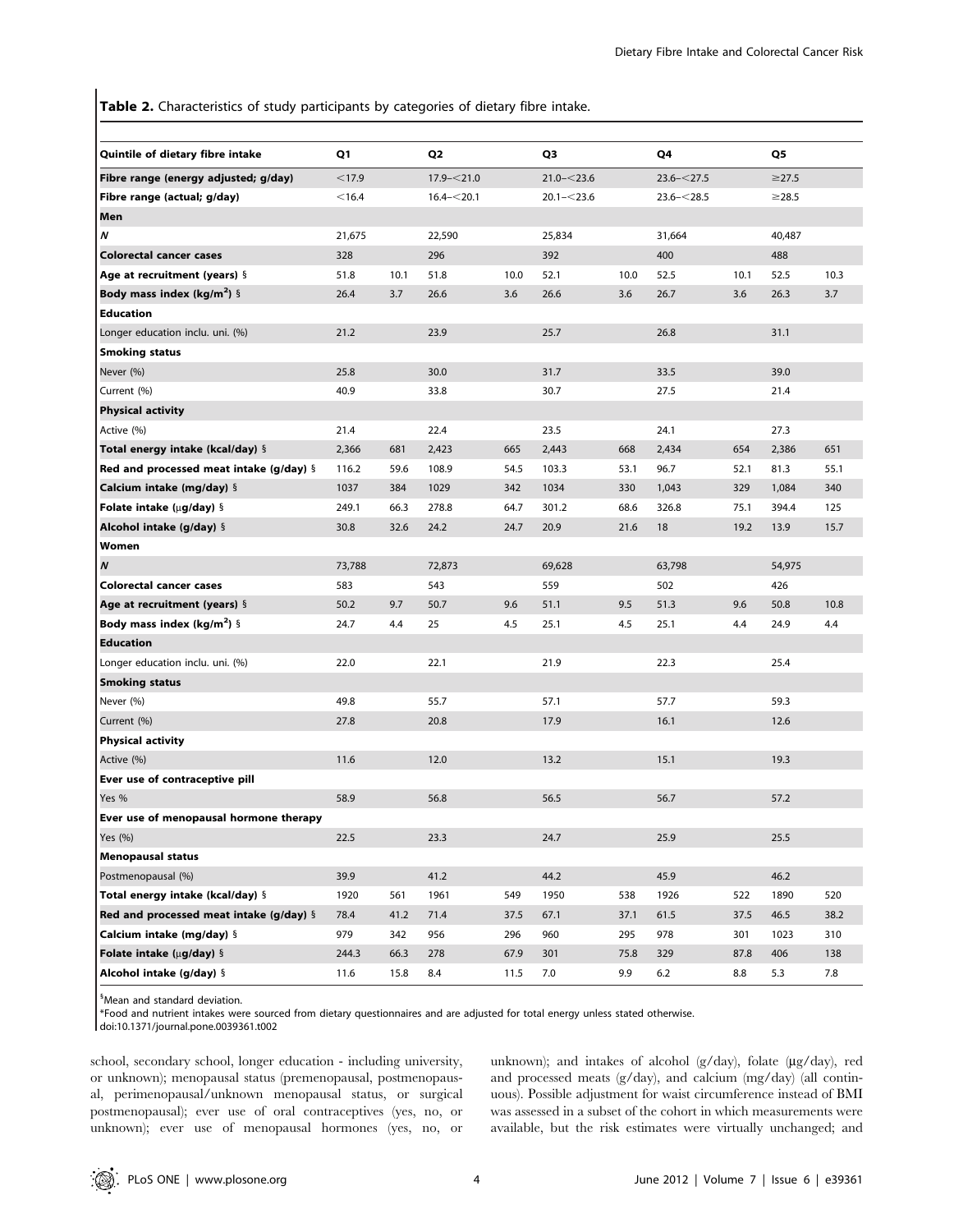accordingly, we adjusted for BMI that was available for most participants. We also analysed the association modelling fibre from different food sources (cereal, fruit, and vegetable). These models included the same covariates as detailed above, with additional mutual adjustment for the other fibre sources. Fruit and vegetable fibre intakes were combined to give similar intake categories to the cereal fibre analysis. The relationship between fibre from legumes and colorectal cancer was also assessed, but due to low intakes in the cohort, the results are not shown. In sensitivity analyses, the results were adjusted for total energy using the residual method.

To evaluate whether the total dietary fibre and colorectal cancer relationship varied according to anthropometric, lifestyle, and other dietary variables, we included interaction terms in the model. The statistical significance of the cross-product terms were evaluated using the likelihood ratio test. Interaction terms inputted into the statistical model were fibre intake (continuous; per 10 g/ day) with age at recruitment ( $<$  55 years, 55 to 65 years, or  $>$  65 years); BMI (underweight =  $\langle 18.5 \text{ kg/m}^2$ ; normal = 18.5 to  $\langle 25 \text{ kg} \text{ m}^2$ ; overweight = 25.0 to  $\langle 30 \text{ kg/m}^2 \rangle$ ; or obese =  $\geq$  30 kg/m<sup>2</sup>); waist circumference, using categories from a previous EPIC analysis on anthropometry and colorectal cancer

[29] (women:  $\leq$  70.2, 70.2 to  $\leq$  89, and  $\geq$  89 cm; men:  $\leq$  86 cm; 86 to  $\leq$ 102;  $\geq$ 102 cm); smoking status (never, former, or current); physical activity (active, or inactive); alcohol consumption  $\langle$  < 30 g/ day; and  $>30$  g/day), and intake quartiles of folate, calcium, and red and processed meat.

Cox proportional hazard restricted cubic spline models were used to explore possible deviation from non-linear associations, with five knots specified at the median of each fibre intake quintile. [30] Heterogeneity of associations across cancer sub-sites was assessed by calculating  $\gamma^2$  statistics. The heterogeneity across countries was explored by taking a meta-analytic approach. [31] We further combined the country specific risk estimates using a random-effects model.

To improve comparability of data across study centres and to partially correct the relative risk estimates for the measurement error of dietary intakes, a linear regression calibration model was used utilising the 24-hdr taken at baseline from a subset of the cohort ( $n = 34,436$  in this analysis). [32,33] The 24-hdr were regressed on dietary questionnaire values, with adjustment for the same list of covariates detailed above, and further control for the week day and season of recall measurements. Country and sex-

Table 3. Multivariable hazard ratios (95% confidence intervals) of colorectal cancer risk by cohort wide total dietary fibre intake quintiles.

|                                      |        | <b>Quintile of total fibre intake</b> |                        |                        | <b>Uncalibrated</b>    | <b>Calibrated</b> |                                         |                                         |
|--------------------------------------|--------|---------------------------------------|------------------------|------------------------|------------------------|-------------------|-----------------------------------------|-----------------------------------------|
| <b>Fibre intake</b><br>range (g/day) | 1      | $\overline{2}$                        | 3                      | 4                      | 5                      |                   | HR (95% CI)<br>per 10 g/day<br>increase | HR (95% CI)<br>per 10 g/day<br>increase |
|                                      | < 16.4 | $16.4 - 20.1$                         | $20.1 - 23.6$          | $23.6 - 28.5$          | $\geq 28.5$            | P-trend           |                                         |                                         |
| Colorectum                           |        |                                       |                        |                        |                        |                   |                                         |                                         |
| N cases                              | 931    | 918                                   | 912                    | 914                    | 842                    |                   |                                         |                                         |
| Basic <sup>†</sup>                   | 1.00   | $0.95(0.87 - 1.04)$                   | $0.91(0.83 - 1.01)$    | $0.88$ (0.80-0.98)     | $0.76$ $(0.68 - 0.85)$ | < 0.001           |                                         |                                         |
| Multivariable <sup>#</sup>           | 1.00   | $0.98(0.89 - 1.08)$                   | $0.96(0.86 - 1.06)$    | $0.94(0.84 - 1.05)$    | $0.83$ $(0.72 - 0.96)$ | 0.013             | $0.90(0.84 - 0.96)$                     | $0.87(0.79 - 0.96)$                     |
| Colon                                |        |                                       |                        |                        |                        |                   |                                         |                                         |
| N cases                              | 611    | 582                                   | 586                    | 571                    | 519                    |                   |                                         |                                         |
| Basic <sup>†</sup>                   | 1.00   | $0.93(0.82 - 1.04)$                   | $0.91(0.80 - 1.03)$    | $0.86$ (0.76-0.98)     | $0.74(0.64 - 0.86)$    | < 0.001           |                                         |                                         |
| Multivariable <sup>‡</sup>           | 1.00   | $0.94(0.84 - 1.06)$                   | $0.94(0.83 - 1.07)$    | $0.91(0.79 - 1.04)$    | $0.80(0.67 - 0.95)$    | 0.017             | $0.89(0.81 - 0.97)$                     | $0.88(0.80 - 0.97)$                     |
| Colon - proximal                     |        |                                       |                        |                        |                        |                   |                                         |                                         |
| N cases                              | 267    | 250                                   | 290                    | 244                    | 247                    |                   |                                         |                                         |
| Basic <sup>†</sup>                   | 1.00   | $0.93(0.78 - 1.11)$                   | $1.06(0.89 - 1.26)$    | $0.89$ $(0.73 - 1.08)$ | $0.86$ (0.69-1.07)     | 0.16              |                                         |                                         |
| Multivariable <sup>‡</sup>           | 1.00   | $0.95(0.79 - 1.14)$                   | $1.10(0.91 - 1.33)$    | $0.93(0.75 - 1.15)$    | $0.92(0.71 - 1.20)$    | 0.51              | $0.91(0.80 - 1.03)$                     | $0.83(0.75 - 0.92)$                     |
| Colon - distal                       |        |                                       |                        |                        |                        |                   |                                         |                                         |
| N cases                              | 286    | 262                                   | 241                    | 263                    | 214                    |                   |                                         |                                         |
| Basic <sup>†</sup>                   | 1.00   | $0.88$ $(0.74 - 1.05)$                | $0.80(0.66 - 0.95)$    | $0.84(0.69 - 1.01)$    | $0.65(0.52 - 0.82)$    | < 0.001           |                                         |                                         |
| Multivariable <sup>#</sup>           | 1.00   | $0.90(0.75 - 1.07)$                   | $0.83$ $(0.68 - 1.00)$ | $0.88$ $(0.71 - 1.09)$ | $0.70(0.53 - 0.92)$    | 0.021             | $0.88$ $(0.77 - 1.00)$                  | $0.98(0.88 - 1.08)$                     |
| Rectum                               |        |                                       |                        |                        |                        |                   |                                         |                                         |
| $N$ cases                            | 320    | 336                                   | 326                    | 343                    | 323                    |                   |                                         |                                         |
| Basic <sup>†</sup>                   | 1.00   | $1.00(0.85 - 1.17)$                   | $0.92(0.79 - 1.09)$    | $0.92(0.78 - 1.09)$    | $0.79(0.65 - 0.96)$    | 0.012             |                                         |                                         |
| Multivariable <sup>‡</sup>           | 1.00   | $1.04(0.88 - 1.22)$                   | $0.99(0.83 - 1.17)$    | $1.00(0.83 - 1.21)$    | $0.90(0.72 - 1.14)$    | 0.34              | $0.92(0.82 - 1.02)$                     | $0.87(0.79 - 0.96)$                     |

{ Basic model - Cox regression using total energy intake (continuous), and stratified by age (1-year categories), sex, and centre.

\*Multivariable model - Cox regression using total energy intake (continuous), body mass index (continuous), physical activity index (inactive, moderately inactive, moderately active, active, or missing), smoking status and intensity (never; current, 1-15 cigarettes per day; current, 16-25 cigarettes per day; current, 16+ cigarettes per day; former, quit ≤10 years; former, quit 11–20 years; former, quit 20+ years; current, pipe/cigar/occasional; current/former, missing; unknown), education status (none, primary school completed, technical/professional school, secondary school, longer education including university, or not specified), ever use of contraceptive pill (yes, no, or unknown), ever use of menopausal hormone therapy (yes, no, or unknown), menopausal status (premenopausal, postmenopausal, perimenopausal/unknown menopausal status, or surgical postmenopausal), and intakes of alcohol, folate, red and processed meat, and calcium (all continuous), and stratified by age (1-year categories), sex, and centre.

doi:10.1371/journal.pone.0039361.t003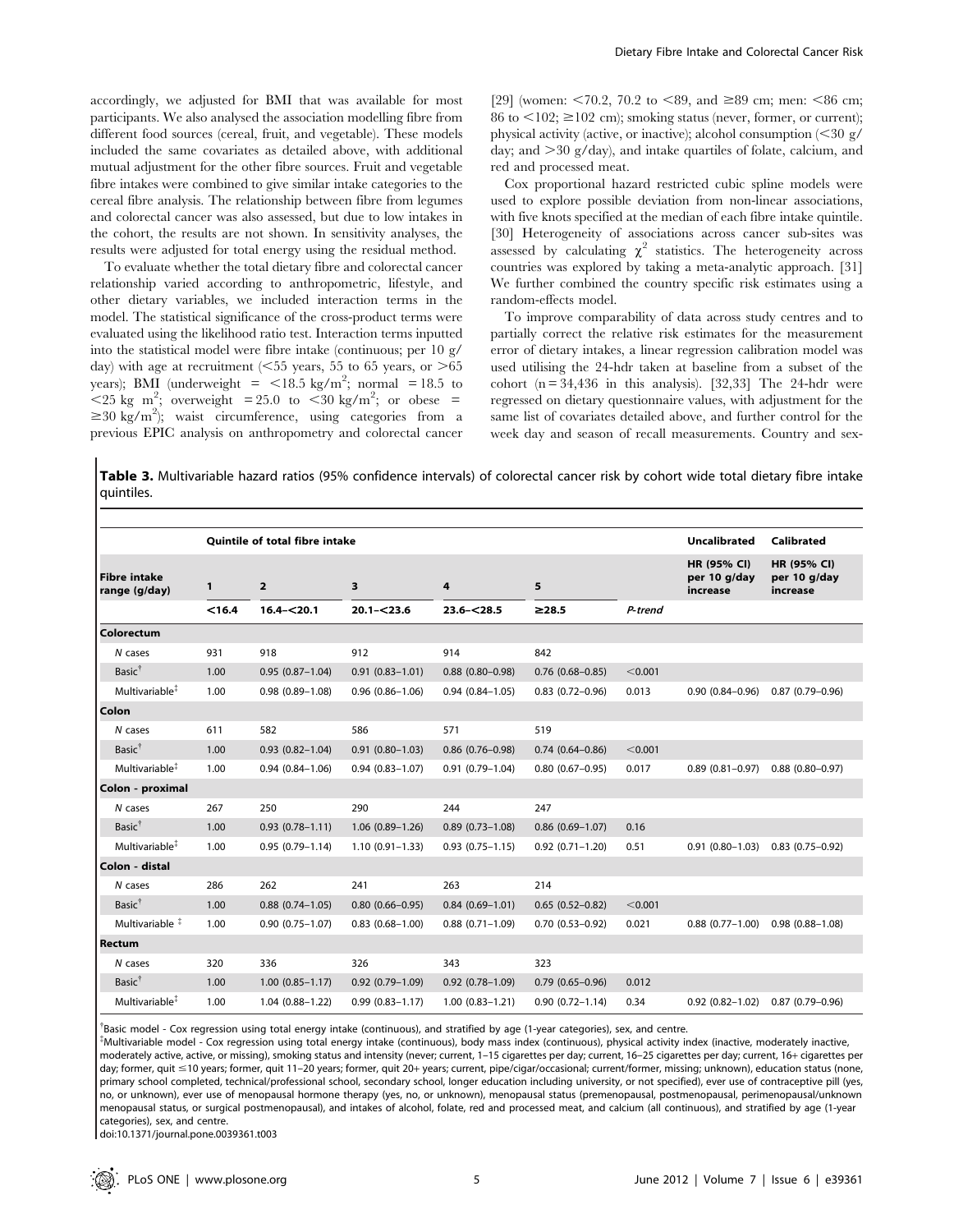#### HR (95% CI) per 10 g increase France 423  $0.89(0.69, 1.17)$ Italy 418 1.06 (0.80, 1.41) Spain 329  $0.72(0.56, 0.93)$ **UK General population** 676  $0.98(0.84, 1.14)$ **UK Health conscious**  $0.94(0.53, 1.67)$ 52 The Netherlands 387  $0.85(0.64, 1.13)$ Greece  $0.74(0.30, 1.81)$ 105 Germany 437 1.06 (0.83, 1.35) Sweden 652  $0.83(0.69, 1.01)$ Denmark 828 0.81 (0.70, 0.95) Norway 210  $0.95(0.58, 1.55)$ **ALL EPIC** 4517  $0.90(0.84, 0.96)$  $\mathbf 0$ .5  $\overline{2}$  $\mathbf{1}$

Figure 1. Multivariable hazard ratios and 95% confidence intervals of colorectal cancer risk by country, per 10 g/day increase in total dietary fibre intake. Hazard ratios were estimated by Cox proportional hazard models adjusted for total energy intake (continuous), body mass index (continuous), physical activity index (inactive, moderately inactive, moderately active, active, or missing), smoking status and intensity (never; current, 1-15 cigarettes per day; current, 16-25 cigarettes per day; current, 16+ cigarettes per day; former, quit ≤10 years; former, quit 11-20 years; former, quit 20+ years; current, pipe/cigar/occasional; current/former, missing; unknown), education status (none, primary school completed, technical/professional school, secondary school, longer education including university, or not specified), ever use of contraceptive pill (yes, no, or unknown), ever use of menopausal hormone therapy (yes, no, or unknown), menopausal status (premenopausal, postmenopausal, perimenopausal/ unknown menopausal status, or surgical postmenopausal), and intakes of alcohol, folate, red and processed meat, and calcium (all continuous), and stratified by age (1-year categories), sex, and centre. \*Uncalibrated model shown. doi:10.1371/journal.pone.0039361.g001

specific calibration models were used to obtain individual calibrated values of dietary exposure for all participants. Cox proportional hazards regression models were then applied using the calibrated values for each participant on a continuous scale. The standard error of the de-attenuated coefficients was corrected through bootstrap sampling. The P-value for the trend of the deattenuated coefficients was calculated by dividing the de-attenuated coefficient by the bootstrap-derived standard error and approximating the standardized normal distribution. [32].

Number of cases

Statistical tests used in the analysis were all two-sided and a P*value* of  $\leq 0.05$  was considered statistically significant. Analyses were conducted using SAS version 9.1 and Stata version 11.0.

# Results

After a mean follow-up of  $11.0 \pm 2.8$  years, 4,517 colorectal cancer cases were documented amongst the 477,312 participants. Of the 4,517 colorectal cancers, 2,869 were colon (1,266 distal; 1,298 proximal; and 305 overlapping or unspecified), and 1,648 were rectal cancers. The total person-years and distribution of colorectal cancer cases by country are shown in Table 1. The crude colorectal cancer incidence rates for men and women were 12 and 7 cases per 10,000 person-years respectively. The highest total fibre intakes among men were observed in Spain and the highest intakes amongst women were observed in Denmark (Table 1). Men and women from Sweden had the lowest total fibre intakes. Baseline characteristics of study participants by quintile of total fibre intake are shown in Table 2. Men and women in the higher fibre intake groups had a higher proportion of never smokers and physically active participants. Higher fibre intake was also associated with higher average intakes of calcium, and folate; and lower intakes of red and processed meat and alcohol compared to participants with lower fibre intakes.

### Total Dietary Fibre

For colorectal cancer, higher total dietary fibre intake was associated with a statistically significantly reduced risk in the basic model which was adjusted for total energy intake, and stratified by age, sex, and centre (Q5 vs.Q1, HR 0.76, 95% CI: 0.68–0.85, Ptrend  $\leq 0.001$ ) (Table 3). This association was attenuated after multivariable adjustment, but a statistically significant 17% lower risk (95% CI: 0.72–0.96; P-trend 0.013) remained. The most important confounders influencing this attenuation were alcohol consumption and smoking. Risk estimates were similar when adjusting for energy intake using the residual method (data not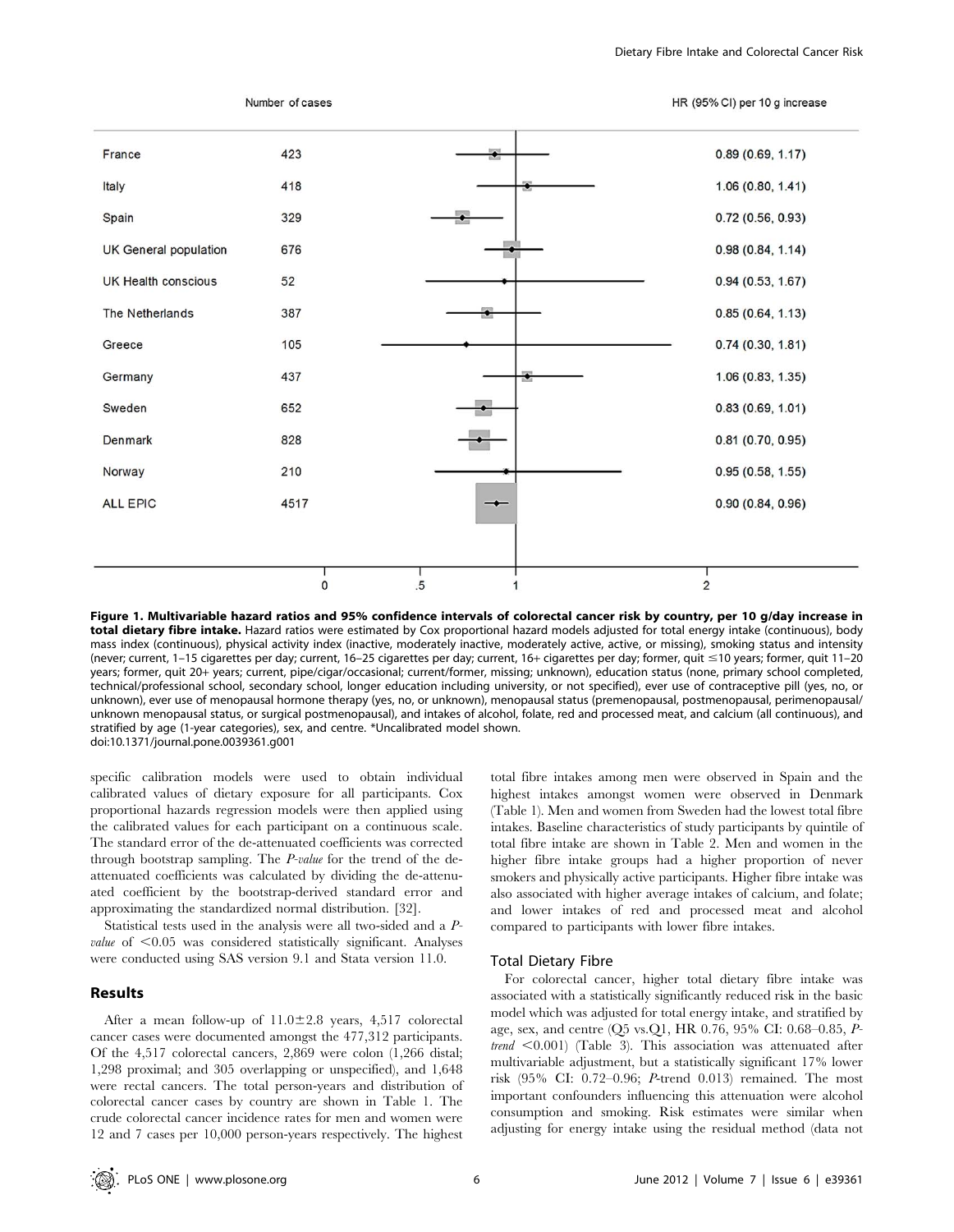Table 4. Multivariable hazard ratios (95% confidence intervals) of colorectal cancer risk for fibre source intake quintiles.

|                                      |               |              | <b>Quintile of fibre intake</b> |                        |                        |                        |         |                                      |  |
|--------------------------------------|---------------|--------------|---------------------------------|------------------------|------------------------|------------------------|---------|--------------------------------------|--|
|                                      |               | $\mathbf{1}$ | $\overline{2}$                  | 3                      | 4                      | 5                      | P-trend |                                      |  |
| Cereal fibre (g/day)                 |               |              | $<$ 4.64 4.64 - $<$ 6.72        | $6.72 - 8.97$          | $8.97 - 12.3$          | $\geq$ 12.3            |         | HR (95% CI) per<br>10 g/day increase |  |
| Colorectum                           | N cases       | 857          | 921                             | 972                    | 918                    | 849                    |         |                                      |  |
|                                      | <b>Basic</b>  | 1.00         | $1.06(0.96 - 1.16)$             | $1.05(0.95 - 1.16)$    | $0.95(0.85 - 1.05)$    | $0.83$ $(0.73 - 0.93)$ | < 0.001 |                                      |  |
|                                      | Multivariable | 1.00         | $1.07(0.97 - 1.17)$             | $1.07(0.96 - 1.18)$    | $0.97(0.87 - 1.09)$    | $0.87(0.77-0.99)$      | 0.003   | $0.89$ (0.82-0.97)                   |  |
| Colon                                | N cases       | 550          | 613                             | 608                    | 572                    | 526                    |         |                                      |  |
|                                      | <b>Basic</b>  | 1.00         | $1.03(0.91 - 1.16)$             | $1.05(0.93 - 1.18)$    | $0.91(0.80 - 1.04)$    | $0.86$ $(0.74 - 0.99)$ | 0.006   |                                      |  |
|                                      | Multivariable | 1.00         | $1.03(0.92 - 1.17)$             | $1.06(0.93 - 1.20)$    | $0.92(0.81 - 1.06)$    | $0.88(0.76 - 1.03)$    | 0.032   | $0.89$ $(0.80 - 0.99)$               |  |
| Rectum                               | N cases       | 307          | 308                             | 364                    | 346                    | 323                    |         |                                      |  |
|                                      | <b>Basic</b>  | 1.00         | $1.11(0.94 - 1.31)$             | $1.05(0.88 - 1.24)$    | $1.01(0.85 - 1.21)$    | $0.78(0.64 - 0.95)$    | 0.001   |                                      |  |
|                                      | Multivariable | 1.00         | $1.13(0.96 - 1.34)$             | $1.08(0.91 - 1.29)$    | $1.07(0.89 - 1.28)$    | $0.86(0.70-1.06)$      | 0.031   | $0.89(0.78 - 1.01)$                  |  |
| Fruit and vegetable<br>fibre (g/day) |               | < 5.1        | $5.10 - 5.3$                    | $7.30 - 5.62$          | $9.62 - 12.9$          | $\geq 12.9$            |         | HR (95% CI) per<br>10 g/day increase |  |
| Colorectum                           | N cases       | 969          | 993                             | 904                    | 849                    | 775                    |         |                                      |  |
|                                      | <b>Basic</b>  | 1.00         | $1.02(0.93 - 1.12)$             | $0.94(0.86 - 1.04)$    | $0.92(0.83 - 1.02)$    | $0.90(0.80 - 1.00)$    | 0.016   |                                      |  |
|                                      | Multivariable | 1.00         | $1.05(0.95 - 1.15)$             | $0.98(0.89 - 1.09)$    | $0.96(0.86 - 1.08)$    | $0.94(0.82 - 1.07)$    | 0.19    | $0.91(0.83 - 1.00)$                  |  |
| Colon                                | N cases       | 623          | 616                             | 555                    | 558                    | 501                    |         |                                      |  |
|                                      | <b>Basic</b>  | 1.00         | $0.95(0.84 - 1.06)$             | $0.84(0.75-0.95)$      | $0.86$ $(0.76 - 0.97)$ | $0.81(0.70 - 0.93)$    | 0.002   |                                      |  |
|                                      | Multivariable | 1.00         | $0.97(0.86 - 1.09)$             | $0.87$ $(0.77 - 0.99)$ | $0.89(0.77 - 1.02)$    | $0.83$ (0.70-0.98)     | 0.022   | $0.89(0.79 - 0.99)$                  |  |
| Rectum                               | N cases       | 346          | 377                             | 349                    | 291                    | 274                    |         |                                      |  |
|                                      | <b>Basic</b>  | 1.00         | 1.15 (0.99-1.34)                | $1.14(0.98 - 1.34)$    | $1.04(0.88 - 1.23)$    | $1.08(0.89 - 1.29)$    | 0.89    |                                      |  |
|                                      | Multivariable | 1.00         | $1.19(1.02 - 1.39)$             | $1.21(1.03-1.42)$      | $1.11(0.92 - 1.33)$    | $1.17(0.94 - 1.45)$    | 0.40    | $0.96(0.82 - 1.12)$                  |  |

{ Basic model - Cox regression using total energy intake (continuous), and stratified by age (1-year categories), sex, and centre.

{ Multivariable model - Cox regression using total energy intake (continuous), body mass index (continuous), physical activity index (inactive, moderately inactive, moderately active, active, or missing), smoking status and intensity (never; current, 1-15 cigarettes per day; current, 16-25 cigarettes per day; current, 16+ cigarettes per day; former, quit ≤10 years; former, quit 11–20 years; former, quit 20+ years; current, pipe/cigar/occasional; current/former, missing; unknown), education status (none, primary school completed, technical/professional school, secondary school, longer education including university, or not specified), ever use of contraceptive pill (yes, no, or unknown), ever use of menopausal hormone therapy (yes, no, or unknown), menopausal status (premenopausal, postmenopausal, perimenopausal/unknown menopausal status, or surgical postmenopausal), and intakes of alcohol, folate, red and processed meat, calcium, and mutual adjustment for fibre from other sources (all continuous), and stratified by age (1-year categories), sex, and centre.

doi:10.1371/journal.pone.0039361.t004

shown). In calibrated models, a 13% lower (95% CI: 0.79–0.96) colorectal cancer risk per 10 g/day increase in total fibre intake was yielded. The interaction between sex and total fibre intake was non-significant  $(P \text{ for interaction } 0.18)$ , therefore combined risk estimates for men and women are shown (separate results for men and women are presented in Tables S1 and S2). No significant interactions for the association of total dietary fibre and colorectal cancer risk were observed for BMI  $(P=0.75)$ , waist circumference (men  $P = 0.95$ ; women  $P = 0.77$ ), age at recruitment ( $P = 0.83$ ), physical activity ( $P = 0.74$ ), education level attained ( $P = 0.17$ ), smoking ( $P = 0.20$ ), and dietary intakes of alcohol ( $P = 0.20$ ), red and processed meat  $(P=0.40)$ , folate  $(P=0.76)$ , and calcium  $(P=0.20)$  (data not tabulated). In the restricted cubic spline models, no deviation from linearity for the relationship between total fibre and colorectal cancer was observed  $(P=0.73)$  (Figure S1). There was no evidence of heterogeneity by country for total fibre intake and colorectal cancer development  $(P=0.44)$ (Figure 1). A similar association for colorectal cancer was found when the country specific risk estimates were pooled using a random-effects model (HR per 10 g/day increase 0.89, 95% CI: 0.83–0.96; data not tabulated).

No significant heterogeneity was seen for the associations between total dietary fibre with colon and rectal cancers (P for heterogeneity  $= 0.65$ ). In calibrated linear models, the risk estimates were 0.88 (95% CI: 0.80–0.97) and 0.87 (95% CI: 0.79–0.96) for 10 g/day increase of total fibre intake for colon and rectal cancers respectively (Table 3). In categorical analyses, the inverse association with rectal cancer in the basic model disappeared after multivariable adjustment (Q5 vs. Q1, HR 0.90, 95% CI: 0.72–1.14), with alcohol consumption being the main confounder contributing to the attenuation. Within the colon, no strong evidence of a difference in association between cancers located in the distal and proximal regions emerged from our results (*P* for heterogeneity  $= 0.72$ ). However, in categorical models, an inverse trend was observed for cancer located in the distal region of the colon, but not for proximal colon cancer; whereas in the calibrated continuous models, a significant inverse association was observed for proximal colon cancers (HR per 10 g/day increase 0.83, 95% CI: 0.75–0.92) but not for distal cancers (HR per 10 g/day increase 0.98, 95% CI: 0.88– 1.08).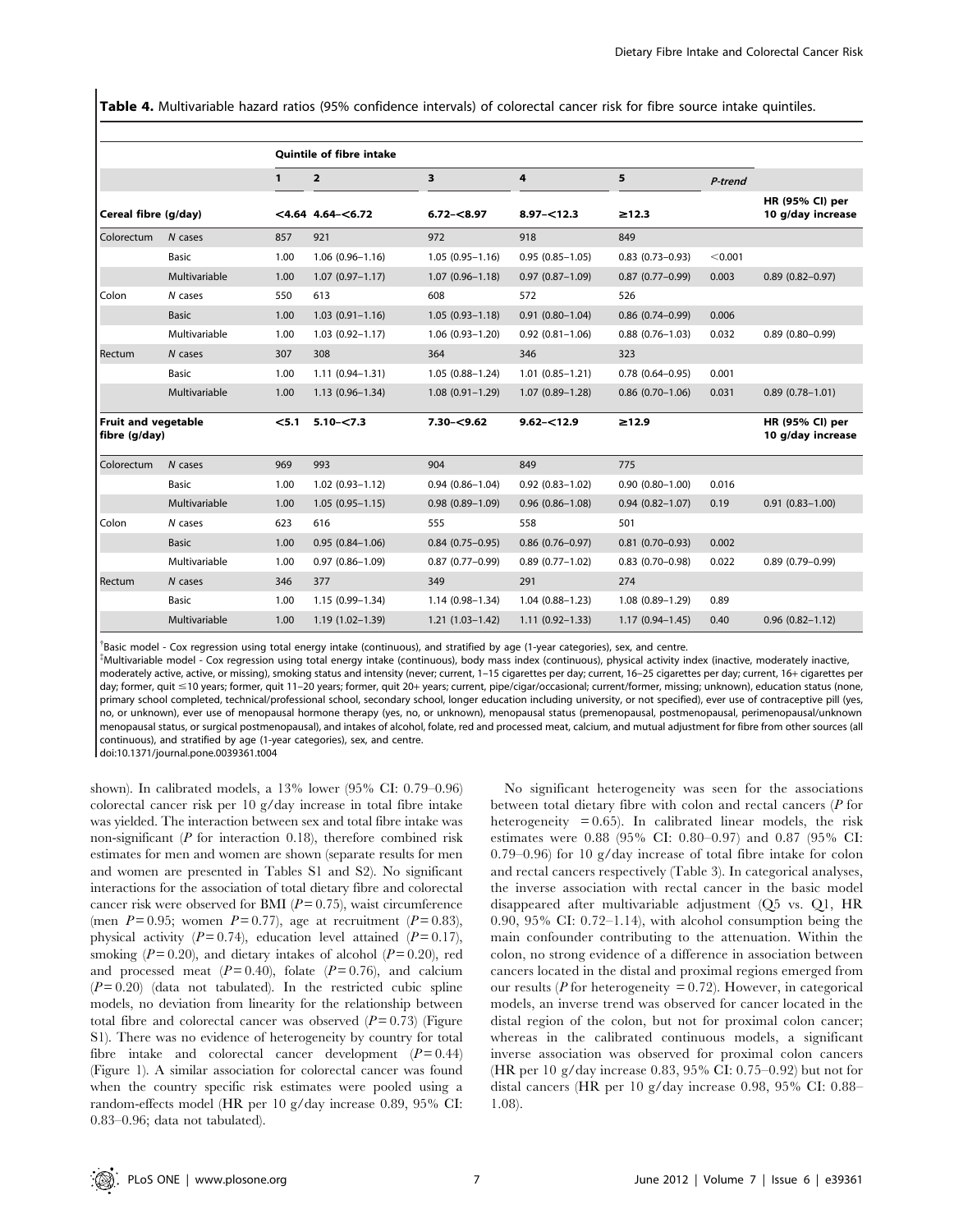# Fibre from Different Food Sources

In analyses by fibre food source and colorectal cancer risk - after mutual adjustment for fibre from the other food sources - inverse associations were observed for cereal fibre (HR per 10 g/day 0.89; 95% CI 0.82–0.97), and for fibre from fruits and vegetables combined (HR per 10 g/day 0.91; 95% CI 0.83–1.00) (Table 4). For colon cancer, statistically significant 11% reduced risks were observed for fibre from cereals, and fruits and vegetables combined. When fibre from fruits and vegetables were analysed separately the highest intake category was  $\geq 6.7$  g/day for both sources, and non-significant associations were observed across all colorectal cancer sites (data not shown). For cereal fibre, similar results were observed for colon and rectal cancers. However, fibre from fruits and vegetables combined was not associated with rectal cancer.

## **Discussion**

This analysis of the EPIC cohort, after a longer term follow-up of 11 years in which 4,517 cases accrued, further strengthens the evidence that dietary fibre is inversely associated with colorectal cancer risk. The inverse association of total fibre with colorectal cancer risk was of similar magnitude in men and women, and for colon and rectal cancers. No strong evidence of different associations across the distal and proximal regions of the colon was observed. These results support our previous conclusion, of the potential of reducing colorectal cancer incidence by increasing fibre intake from cereal, fruit, and vegetable food sources. [16,34].

The association of total fibre intake with colorectal cancer has been observed in several prospective studies.[9–12] However, null results were reported in the multivariable models of the two largest analyses published to date. [13,14] In both studies, statistically significant associations in age-adjusted models disappeared after adjustment for other risk factors. Firstly, a Pooling Project analysis including data from 13 cohort studies reported statistically significant inverse associations for colorectal cancer in the age adjusted models (Q5 vs. Q1, RR 0.84, 95% CI: 0.77– 0.92), but not after multivariable adjustment (Q5 vs. Q1, RR 0.94, 95% CI: 0.86–1.03). [13] Similarly, in an NIH-AARP analysis the statistically significant inverse association in the age adjusted model (Q5 vs. Q1, HR 0.73, 95% CI: 0.65–0.82) disappeared after multivariable adjustment (Q5 vs. Q1, RR 0.99, 95% CI: 0.85–1.15). [14] Identifying the reasons for these interstudy discrepancies has so far proved elusive. It has been argued that the inverse associations in the EPIC study could have been explained by residual confounding, in particular by lack of adjustment for folate intake. [17] Fibre is especially vulnerable to confounding bias as high intake is usually associated with other practices beneficial to health, such as not smoking, drinking less alcohol, eating less red meat, and being physically active. [17] However, adjustment for dietary folate did not change the observed risk estimates in this and our previous analysis. [16] In this analysis, we have also adjusted for other potential risk factors that were adjusted for in other studies but not included in our previous analysis (dietary calcium intake, smoking intensity, menopausal status, ever use of oral contraceptives, and ever use of menopausal hormones), and the strength of the observed associations remained significant.

The extent to which confounding variables inter-relate and influence the fibre-colorectal cancer relationship may vary between studies. These differences impact on study risk estimates and could explain some of the disparities in results. However, the magnitude of the risk estimate changes between the least adjusted

and multivariable adjusted models in our analysis and the Pooling Project analysis are similar, therefore differences in adjustment strategies are unlikely to explain the difference in results. Although residual confounding cannot be discounted, interaction analyses and models with different levels of adjustment revealed limited evidence that our inverse associations were caused by this. We observed non-significant interactions for BMI, waist circumference, age at recruitment, smoking, educational level attained, physical activity level, and intakes of alcohol, red and processed meat, calcium, and folate.

Dietary measurement error could also account for the lack of associations observed in some studies. This may cause modest dietary associations to be attenuated towards the null. [35,36] In our analysis the inverse association of total fibre intake and colorectal cancer was strengthened after regression calibration using an additional dietary assessment (24-hour dietary recall) collected from a sub-set of cohort participants. For proximal and distal colon cancers, the calibrated models may have been unstable due to the high number of covariates included in the models and the relatively small number of cases after stratification by study centre. However, this method has been shown to lessen the impact of measurement error associated with dietary questionnaires. [32,36].

In our previous analyses, the inverse associations were not attributable to fibre from a particular source. [16] The statistically significant 11% decrease in colorectal cancer risk per 10 g/day of cereal fibre intake we observed with longer term follow-up is similar to the estimate reported in the recent WCRF/AICR continuous update project meta-analysis. [18] It has to be taken into account that cereals are the main source of dietary fibre in most populations in the EPIC study. [34] When we combined fibre from fruit and vegetable sources (resulting in a comparable intake range to fibre from cereals) we obtained similar inverse associations for colon cancer to those for fibre from cereals. However, fibre from cereals but not fruit and vegetables was associated with rectal cancer.

A limitation of our study is that diet was only assessed at baseline, and that any potential dietary changes during follow-up are unaccounted for. However, the consistency of the inverse association of fibre intake with colorectal cancer risk observed throughout the duration of follow-up indicates that regression dilution is unlikely to have impacted upon our results. Strengths of our study include its large-scale prospective design, the large number of colorectal cancer cases, the possibility of controlling for the main potential confounders, and the partial correction for the effect of dietary assessment measurement error through regression calibration.

In conclusion, after 11 years of follow-up, this analysis of EPIC data confirmed the inverse associations between dietary fibre intake and colorectal cancer. These results strengthen the evidence for the recommendation of increasing the consumption of fibre rich foods for colorectal cancer prevention. [37].

# Supporting Information

Figure S1 Nonparametric regression curve for the association between dietary fibre intake and colorectal cancer risk. Hazard ratios estimated using a Cox proportional hazards model, adjusted for total energy intake (continuous), body mass index (continuous), physical activity index (inactive, moderately inactive, moderately active, active, or missing), smoking status and intensity (never; current, 1–15 cigarettes per day; current, 16–25 cigarettes per day; current, 16+ cigarettes per day; former, quit  $\leq 10$  years; former, quit  $11-20$  years; former,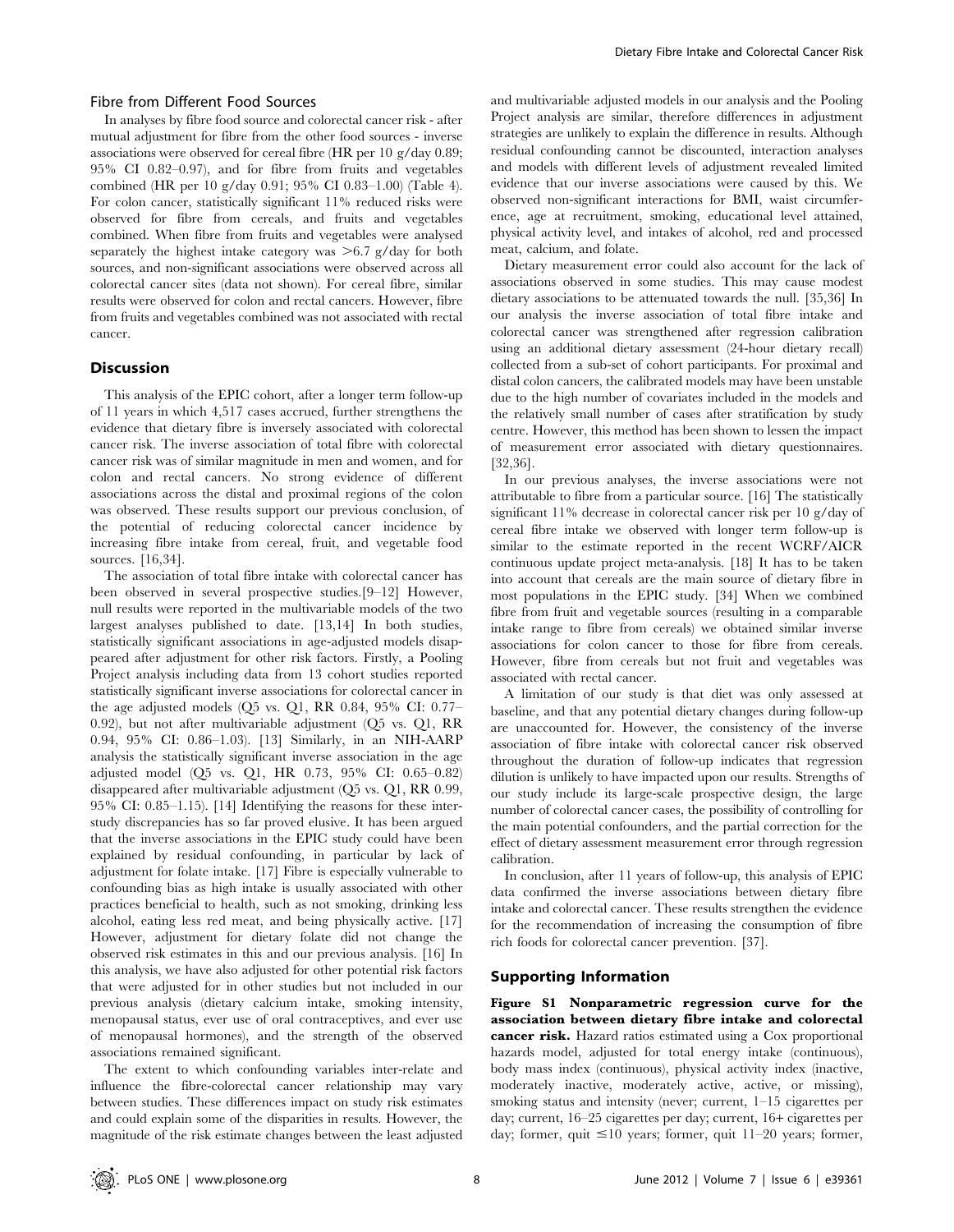quit 20+ years; current, pipe/cigar/occasional; current/former, missing; unknown), education status (none, primary school completed, technical/professional school, secondary school, longer education including university, or not specified), ever use of contraceptive pill (yes, no, or unknown), ever use of menopausal hormone therapy (yes, no, or unknown), menopausal status (premenopausal, postmenopausal, perimenopausal/unknown menopausal status, or surgical postmenopausal), and intakes of alcohol, folate, red and processed meat, and calcium (all continuous), and stratified by age (1-year categories), sex, and centre. Solid line indicates HR, and dash lines indicate 95% confidence intervals derived from restricted cubic spline regression, with knots placed at the medians of each quintile of the distribution of fibre intake.

(TIF)

Table S1 Multivariable hazard ratios (95% confidence intervals) of colorectal cancer risk in women by cohort wide sex-specific total dietary fibre intake quintiles. (DOCX)

#### References

- 1. Burkitt DP (1971) Epidemiology of cancer of the colon and rectum. Cancer 28: 3-13. 10.1002/1097-0142(197107)28:1<3::AID-CNCR2820280104>3.0.CO; 2-N.
- 2. Bingham SA (1990) Mechanisms and experimental and epidemiological evidence relating dietary fibre (non-starch polysaccharides) and starch to protection against large bowel cancer. Proceedings of the Nutrition Society 49: 153–171.
- 3. Young GP, Hu Y, Le Leu RK, Nyskohus L (2005) Dietary fibre and colorectal cancer: A model for environment-gene interactions. Mol Nutr Food Res 49: 571–584. 10.1002/mnfr.200500026.
- 4. Slavin JL (2000) Mechanisms for the Impact of Whole Grain Foods on Cancer Risk. Journal of the American College of Nutrition 19: 300S-307S.
- 5. Jansen MCJF, Bueno-de-Mesquita HB, Buzina R, Fidanza F, Menotti A, Blackburn H, et al. (1999) Dietary fiber and plant foods in relation to colorectal cancer mortality: The Seven Countries Study. Int J Cancer 81: 174-179. 10.1002/(SICI)1097-0215(19990412)81:2<174::AID-IJC2>3.0.CO;2-#.
- 6. Howe GR, Benito E, Castelleto R, Cornee J, Esteve J, et al. (1992) Dietary Intake of Fiber and Decreased Risk of Cancers of the Colon and Rectum: Evidence From the Combined Analysis of 13 Case-Control Studies. Journal of the National Cancer Institute 84: 1887–1896.
- 7. Trock B, Lanza E, Greenwald P (1990) Dietary Fiber, Vegetables, and Colon Cancer: Critical Review and Meta-analyses of the Epidemiologic Evidence. Journal of the National Cancer Institute 82: 650–661.
- 8. Peters U, Sinha R, Chatterjee N, Subar AF, Ziegler RG, et al. (2003) Dietary fibre and colorectal adenoma in a colorectal cancer early detection programme. The Lancet 361: 1491–1495. doi: 10.1016/S0140–6736(03)13173-X.
- 9. Nomura A, Hankin J, Henderson B, Wilkens L, Murphy S, et al. (2007) Dietary fiber and colorectal cancer risk: the multiethnic cohort study. Cancer Causes and Control 18: 753–764.
- 10. Wakai K, Date C, Fukui M, Tamakoshi K, Watanabe Y, et al. (2007) Dietary Fiber and Risk of Colorectal Cancer in the Japan Collaborative Cohort Study. Cancer Epidemiology Biomarkers & Prevention 16: 668–675.
- 11. Dahm CC, Keogh RH, Spencer EA, Greenwood DC, Key TJ, et al. (2010) Dietary Fiber and Colorectal Cancer Risk: A Nested Case-Control Study Using Food Diaries. Journal of the National Cancer Institute.
- 12. McCarl M, Harnack L, Limburg PJ, Anderson KE, Folsom AR (2006) Incidence of Colorectal Cancer in Relation to Glycemic Index and Load in a Cohort of Women. Cancer Epidemiology Biomarkers & Prevention 15: 892–896.
- 13. Park Y, Hunter DJ, Spiegelman D, Bergkvist L, Berrino F, et al. (2005) Dietary Fiber Intake and Risk of Colorectal Cancer. JAMA: The Journal of the American Medical Association 294: 2849–2857.
- 14. Schatzkin A, Mouw T, Park Y, Subar AF, Kipnis V, et al. (2007) Dietary fiber and whole-grain consumption in relation to colorectal cancer in the NIH-AARP Diet and Health Study. The American Journal of Clinical Nutrition 85: 1353– 1360.
- 15. Kabat G, Shikany J, Beresford S, Caan B, Neuhouser M, et al. (2008) Dietary carbohydrate, glycemic index, and glycemic load in relation to colorectal cancer risk in the Women's Health Initiative. Cancer Causes and Control 19: 1291– 1298.
- 16. Bingham SA, Norat T, Moskal A, Ferrari P, Slimani N, et al. (2005) Is the Association with Fiber from Foods in Colorectal Cancer Confounded by Folate Intake? Cancer Epidemiology Biomarkers & Prevention 14: 1552–1556.
- 17. Papas MA, Giovannucci E, Platz EA (2004) Fiber from Fruit and Colorectal Neoplasia. Cancer Epidemiology Biomarkers & Prevention 13: 1267–1270.

Table S2 Multivariable hazard ratios (95% confidence intervals) of colorectal cancer risk in men by cohort wide sex-specific total dietary fibre intake quintiles. (DOCX)

#### Acknowledgments

We thank the European Prospective Investigation on Cancer and Nutrition (The EPIC project: http://epic.iarc.fr/) for allowing access to the data, and all study participants for their collaboration.

# Author Contributions

Analyzed the data: NM TN. Wrote the paper: NM TN. Review: PF MJ BBM GS ER. Interpretation of results: NM TN PF MJ BBM GS ER. Commented on the analysis and interpretation of the findings: CCD KO AO AT FCC MCBR AR RK BT HB MMB AT DT PL DP VP SP RT PV PS FvD PHMP AH DE CAG MJS MD CN EA JRQ ES UE LN RP KTK NW TJK FLC VF PAW SCC. Approved the manuscript: CCD KO AO AT FCC MCBR AR RK BT HB MMB AT DT PL DP VP SP RT PV PS FvD PHMP AH DE CAG MJS MD CN EA JRQ ES UE LN RP KTK NW TJK FLC VF PAW SCC.

- 18. World Cancer Research Fund/American Institute for Cancer Research (2011) Continuous Update Project Report Summary. Food, Nutrition, Physical Activity, and the Prevention of Colorectal Cancer.
- 19. Dagfinn A, Doris SMC, Rosa L, Rui V, Darren CG, et al. (2011) Dietary fibre, whole grains, and risk of colorectal cancer: systematic review and dose-response meta-analysis of prospective studies. BMJ 343.
- 20. Riboli E, Kaaks R (1997) The EPIC Project: rationale and study design. European Prospective Investigation into Cancer and Nutrition. International Journal of Epidemiology 26: S6.
- 21. Riboli E, Hunt KJ, Slimani N, Ferrari P, Norat T, et al. (2002) European Prospective Investigation into Cancer and Nutrition (EPIC): study populations and data collection. Public Health Nutrition 5: 1113–1124.
- 22. Kaaks R, Slimani N, Riboli E (1997) Pilot phase studies on the accuracy of dietary intake measurements in the EPIC project: overall evaluation of results. European Prospective Investigation into Cancer and Nutrition. International Journal of Epidemiology 26: S26.
- 23. Slimani N, Kaaks R, Ferrari P, Casagrande C, Clavel-Chapelon F, et al. (2002) European Prospective Investigation into Cancer and Nutrition (EPIC) calibration study: rationale, design and population characteristics. Public Health Nutrition 5: 1125–1145.
- 24. Cust AE, Skilton MR, van Bakel MME, Halkjar J, Olsen A, et al. (2009) Total dietary carbohydrate, sugar, starch and fibre intakes in the European Prospective Investigation into Cancer and Nutrition. Eur J Clin Nutr 63: S37–S60.
- 25. DeVries JW, Rader JI (2005) Historical Perspective as a Guide for Identifying and Developing Applicable Methods for Dietary Fiber. Journal of AOAC International 88: 1349–1366.
- 26. Englyst HN, Quigley ME, Hudson GJ, Cummings JH (1992) Determination of dietary fibre as non-starch polysaccharides by gas-liquid chromatography. Analyst 117: 1707–1714.
- 27. Slimani N, Deharveng G, Unwin I, Southgate DAT, Vignat J, et al. (2007) The EPIC nutrient database project (ENDB): a first attempt to standardize nutrient databases across the 10 European countries participating in the EPIC study. Eur J Clin Nutr 61: 1037–1056.
- 28. SCHOENFELD DAVI (1982) Partial residuals for the proportional hazards regression model. Biometrika 69: 239–241.
- 29. Pischon T, Lahmann PH, Boeing H, Friedenreich C, Norat T, et al. (2006) Body Size and Risk of Colon and Rectal Cancer in the European Prospective Investigation Into Cancer and Nutrition (EPIC). Journal of the National Cancer Institute 98: 920–931.
- 30. Durrleman S, Simon R (1989) Flexible regression models with cubic splines. Stat Med 8: 551–561. 10.1093/aje/kwp086.
- 31. Greenland S, Longnecker MP (1992) Methods for Trend Estimation from Summarized Dose-Response Data, with Applications to Meta-Analysis. American Journal of Epidemiology 135: 1301–1309.
- 32. Ferrari P, Day NE, Boshuizen HC, Roddam A, Hoffmann K, et al. (2008) The evaluation of the diet/disease relation in the EPIC study: considerations for the calibration and the disease models. International Journal of Epidemiology 37: 368–378.
- 33. Rosner B, Willett WC, Spiegelman D (1989) Correction of logistic regression relative risk estimates and confidence intervals for systematic within-person measurement error. Statist Med 8: 1051–1069. 10.1002/sim.4780080905.
- 34. Bingham SA, Day NE, Luben R, Ferrari P, Slimani N, et al. (2003) Dietary fibre in food and protection against colorectal cancer in the European Prospective